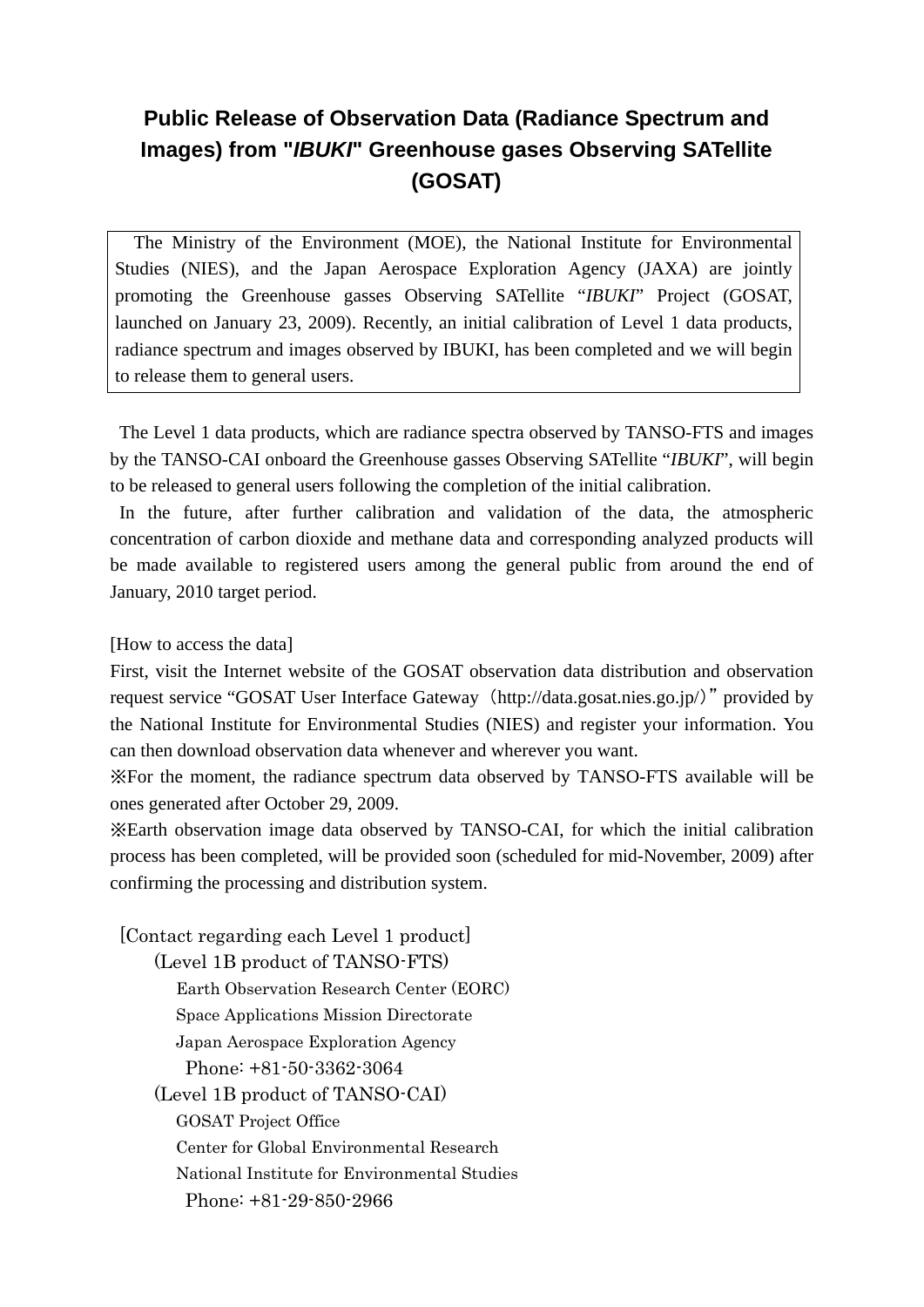**Attachment**: The released IBUKI data for registered users among the general public

An initial calibration process of Level 1B products (the radiance spectra)<sup>(Note 1)</sup> obtained by the main observation instrument TANSO-FTS onboard the satellite IBUKI, has been completed. Since the data is ready for release, it will be provided to general users from October 30, 2009.

 Those who are interested in obtaining the data are requested to register themselves via the website of the NIES. Registered users can download the data at any point and any time from the database. For the time being, only observation data obtained after October 2, 2009, is provided. For user registration, an email address is required.

Homepage regarding the data release:<http://data.gosat.nies.go.jp/>

An initial calibration of the earth observation image data<sup>(Note 2)</sup> obtained by the Cloud and Aerosol Imager (TANSO-CAI) has been completed as well. Since the data is ready for release, it will be offered to general users. The release is scheduled in the middle of November, 2009.

- (Note 1) The light intensity of sunlight reflected from the earth's surface or thermal radiation emitted from the atmosphere at each wavelength. Gases in the atmosphere indicate absorption of its specific wavelengths, and an abundance of gases is calculated from its spectral absorption feature.
- (Note 2) Image data captured by a CCD camera facing the earth. Geographical information as well as cloud coverage can be observed.
- (1) Examples of Level 1B product (Radiance spectrum) of TANSO-FTS

The Level 1B product of TANSO-FTS, which will begin to be provided, is composed of the spectrum of Band 1-4 as shown in Table 1. For Bands 1-3, P- and S-polarized spectrum as polarization spectrum data $^{(Note 3)}$  will be provided.

|                                         | Band 1                                                                      | Band 2                              | Band 3    | Band 4            |  |
|-----------------------------------------|-----------------------------------------------------------------------------|-------------------------------------|-----------|-------------------|--|
| Spectral coverage $(\mu m)$             | 0.758-0.775                                                                 | 1.56-1.72                           | 1.92-2.08 | 5.56-14.3         |  |
| Spectral resolution $(cm-1)$ 0.2        |                                                                             | 0.2                                 | 0.2       | 0.2               |  |
| Targeted gases                          | O <sub>2</sub>                                                              | $CO_2 \cdot CH_4$ $CO_2 \cdot H_2O$ |           | $CO_2 \cdot CH_4$ |  |
| Angle of instantaneous<br>field of view | 15.8 mrad.(corresponds to 10.5 km when projected<br>on the earth's surface) |                                     |           |                   |  |

## Table 1 Specification of TANSO-FTS

(Note 3) The light has "polarization" in nature, in addition to wavelength (color), intensity (brightness). The "Ibuki" observes the S and P orthogonal polarization components.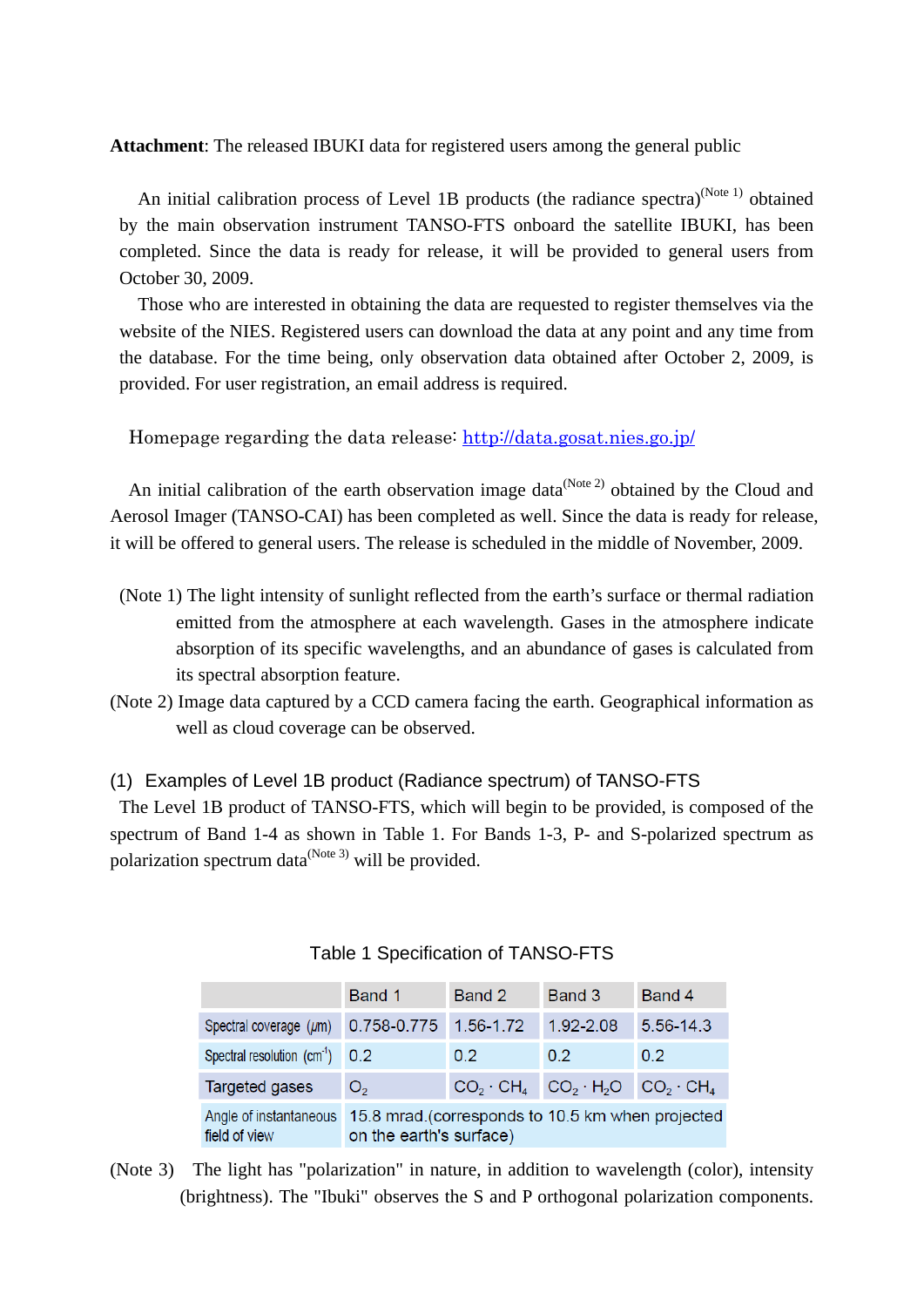Variability of polarization is used due to properties of the surface, and the state of atmospheric aerosols and thin clouds when atmospheric concentrations are derived from observation data.

Figure 1 shows Band 1-4 radiance spectra of TANSO-FTS, which were observed on April 23, 2009, over Tsukuba, Japan (Band 1-3 has P- and S- polarized spectrum). The horizontal axis is wavelength (microns), the vertical axis is spectral radiance (light intensity of each wavelength). The absorption of greenhouse gases in the observed spectrum with each band can be seen.



Figure 1 Examples of radiance spectra that were observed on April 23, 2009, at Tsukuba, Japan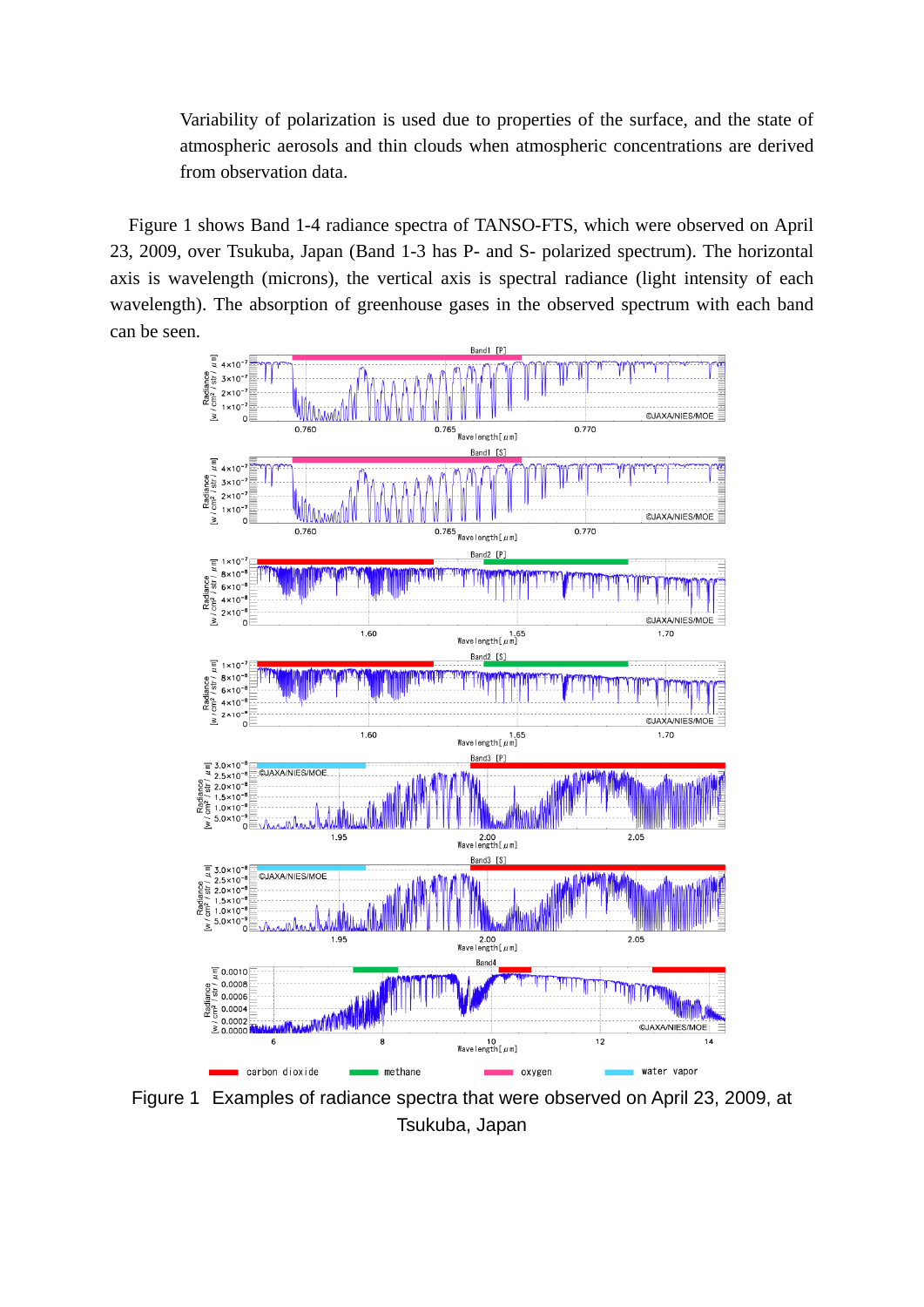$CO<sub>2</sub>$  and  $CH<sub>4</sub>$  concentrations are derived by analyzing these radiance spectral data. By accumulating this data, global maps of  $XCO<sub>2</sub>$  and  $XCH<sub>4</sub>$ , column averaged dry air mole fraction (Note 4) of  $CO_2$  and CH<sub>4</sub>, are obtained. As examples, Figure 2 is a global map of  $XCO_2$ (unvalidated) for the month of September 2009 and Figure 3 is that of  $XCH<sub>4</sub>$  (unvalidated). It should be acknowledged that the current results are unvalidated and consequently it is not appropriate to interpret estimated individual column averaged dry air mole fraction values. After initial validation activities and adjustments of corresponding data processing methods, the concentration data will be made available for the registered general public from around the end of January, 2010 target period.



Figure 2: Column averaged dry air mole fraction distribution of carbon dioxide for the month of September, 2009, obtained from IBUKI observation data (unvalidated)



Figure 3: Column averaged dry air mole fraction distribution of methane for the month of September, 2009, obtained from IBUKI observation data (unvalidated)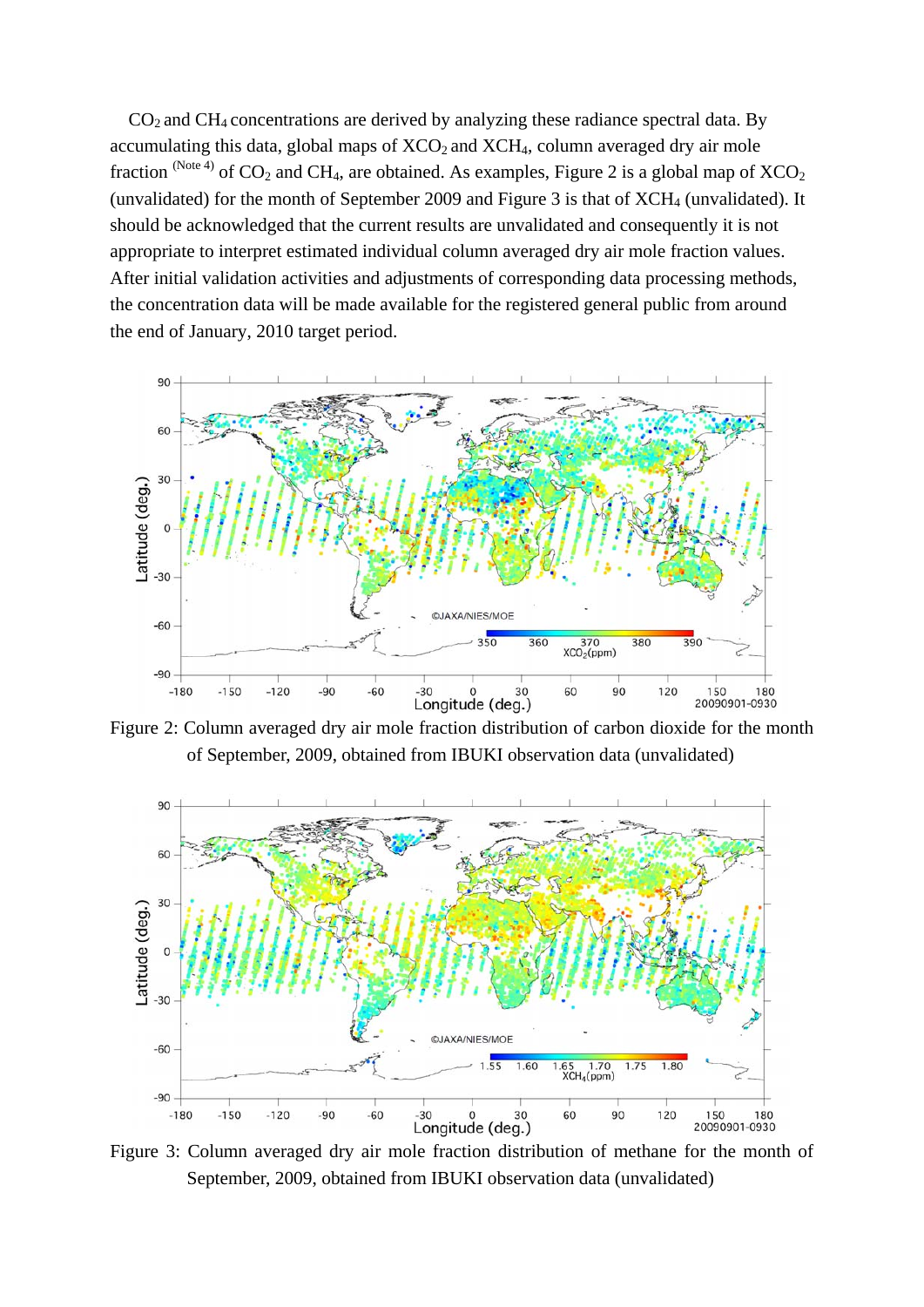- (Note 4) Column averaged dry air mole fraction: The fraction of moles of a particular component of air divided by the total number of moles of gas in the same sample bound by a vertical column extending to the upper air, and not just on the ground surface.
- (2) Examples of Level 1B image of TANSO-CAI

Specifications of TANSO-CAI are shown in Table 2. One strip<sup>(Note 5)</sup> data (about a half round of GOSAT around the earth) of TANSO-CAI is divided into frames<sup>(Note 6)</sup>, which is corrected band-to-band registration based on the sensor coordinate of Band 3 without interpolation among pixels. Figure 4 shows a TANSO-CAI sample image of the JAPAN area by allocating Band 1 in blue, Band 2 in red, and Band 3 in green, respectively.

Table 2 Specification of TANSO-CAI

|                                     | Band 1                 | Band 2                 | Band 3                 | Band 4              |  |
|-------------------------------------|------------------------|------------------------|------------------------|---------------------|--|
| Spectral coverage<br>$(\mu m)$      | 0.370-0.390<br>(0.380) | 0.664-0.684<br>(0.674) | 0.860-0.880<br>(0.870) | 1.56-1.65<br>(1.60) |  |
| Targeted substances                 | Cloud and aerosol      |                        |                        |                     |  |
| Swath (km)                          | 1000                   | 1000                   | 1000                   | 750                 |  |
| Spatial resolution<br>at nadir (km) | 0.5                    | 0.5                    | 0.5                    | 1.5                 |  |

(Note 5) Strip: A string of data along an orbital path in the daytime, which is about 1,000 km in width.

(Note 6) Frame: A unit of sixty parts of one orbit. There are about 30 frames of daytime data. Level 1B and Level 1B+ products are provided in the frame unit.